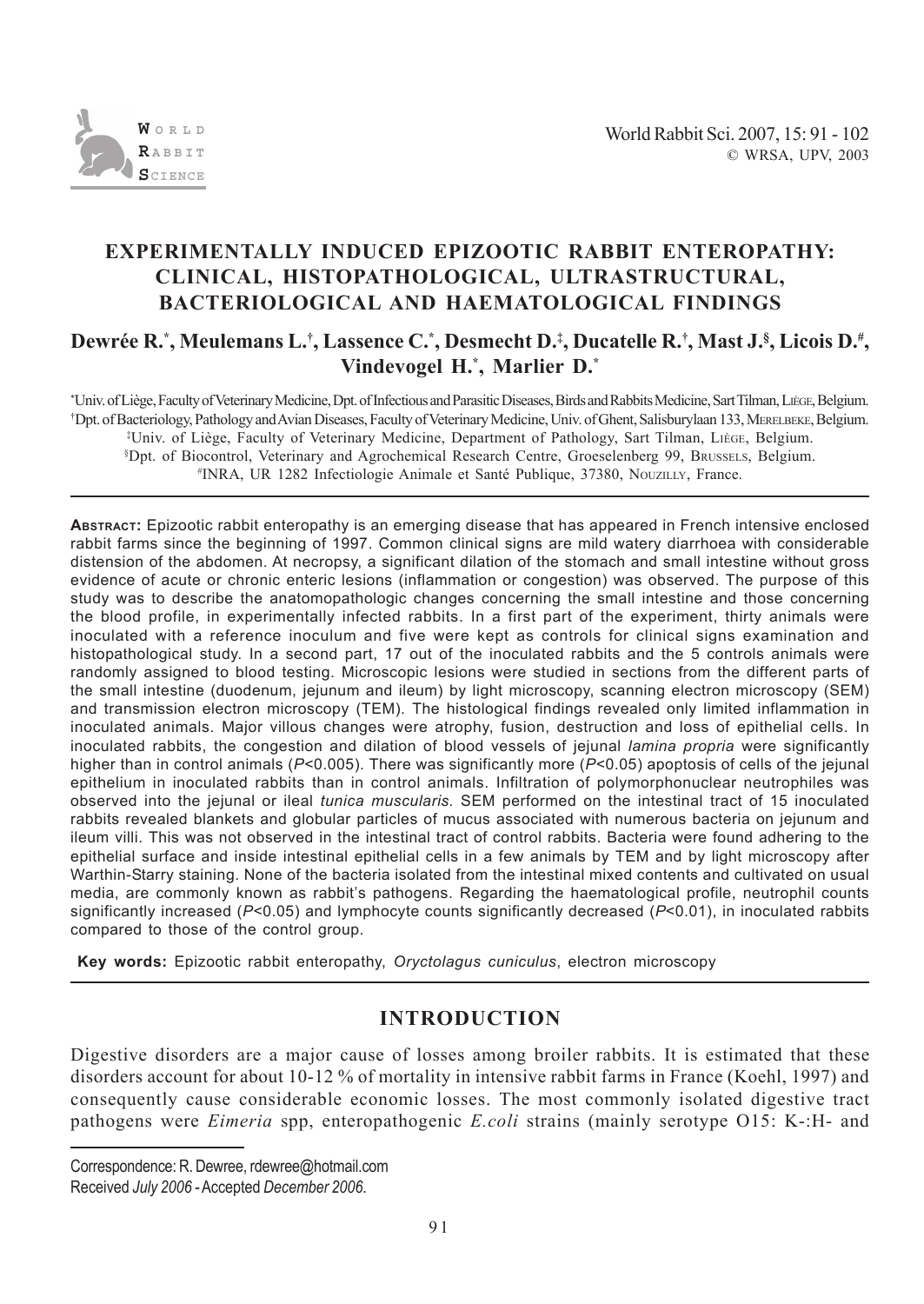O103:K-:H2) presenting "eae" gene, *Clostridium spiroforme*, *Clostridium piliforme* (*Bacillus piliformis*) and *Pasteurella multocida* (Hinton, 1977; 1979; Devos *et al.*, 1980; Devos, 1981, 1983, 1985; Sanyal and Gopikrishna, 1988; Maire, 1989; Hoop *et al.,* 1993; Bhasin and Singh, 1995; Blanco *et al*.,1996).

At the end of 1996, a new clinical syndrome has emerged in French intensive enclosed rabbit farms. This disease was first named Enterocolitis and is now called Epizootic Rabbit Enteropathy (ERE) (Le Gall *et al.*, 1998; Licois, 1998; Licois *et al*., 1999). This disease has spread from France to other countries and is now endemic on the European continent. The mortality rates at the onset of the epizooty were high (30 to 80%) (Licois *et al.*, 1998; Marlier and Vindevogel, 1998). During outbreaks, rabbits aged from 6 to 14 weeks first stop drinking and later stop eating. The affected rabbits show a distended abdomen ("watery belly") with mild diarrhoea of weak intensity. The macroscopic findings at necropsy reflect the clinical signs. The stomach and small intestine are distended with gaseous and watery contents. The caecal content may be either watery or impacted. In the large intestine, there may be either no lesion at all, or the presence of mucus may be observed (Coudert *et al.*, 1997; Licois *et al.,* 1998, 2005). Sporadic cases may sometimes be observed in older or in suckling rabbits just before weaning (Licois, 1998; Licois *et al*., 2005). The disease has been reproduced several times by inoculation of intestinal contents from field cases (Licois *et al.*, 1998; Licois and Coudert, 2001; Licois *et al.*, 2005). In spite of numerous experimental studies, the aetiology of ERE is still unknown. Dietary and food poisoning implications have been ruled out (Lebas, 1998 ; Licois and Coudert, 1999), while viral causes, especially involving rotavirus, seem very questionable (Cere *et al*., 2000; Licois *et al*., 2005; Szalo *et al*., 2007). Nevertheless, the trials carried out to reproduce the disease suggest an infectious origin (Lebas *et al.*, 2001; Le Gall *et al.*, 1998; Licois, 1998; Licois *et al.,* 2005). The aim of this study was to describe the sequential microscopic and ultrastructural lesions of the digestive tract but also the haematological profiles of diseased rabbits in order to gain information on the aetiology of this syndrome.

## **MATERIALS AND METHODS**

### **Animals, inoculum, experimental design**

Thirty-five 6-weeks-old male New Zealand specific pathogen free rabbits (Charles River Laboratories Belgium) were used (mean weight 635 g). They were housed and maintained under standard conditions. They received drinking water *ad libitum* and a commercial pelleted food without coccidiostat or antibiotic. The temperature of the rabbitries was kept at 20°C, with a light/dark cycle of 12 h.

In a first part of the experiment, dedicated to clinical, histopathological and bacteriological investigation, 30 rabbits were inoculated *per os* with 800 μl of infective material (TEC) provided and described by Licois and Coudert (2001) and Licois *et al*. (2005). The most important feature of TEC is the absence of bacteria such as *E.coli* and parasites such as *Eimeria* spp (Licois *et al*., 2005). Five rabbits were kept as control animals and were housed separately to prevent cross-contamination. Seven animals (one control and six inoculated) per day were sequentially killed at 3, 4, 5, 7 and 9 days post infection (DPI). In the second part of the experiment, 17 out of the inoculated rabbits and the 5 controls animals were randomly assigned to blood testing.

### **Clinical assessment and necropsy**

The animals were observed twice a day for at least 10 minutes and weighed once every day. The clinical signs typical for ERE such as abdominal distension, diarrhoea and anorexia were checked on a daily basis. A complete post-mortem examination was performed on all rabbits. All care and experimental procedures were approved by the animal care and ethics committee of the Faculty of Veterinary Medicine, University of Liège (N° 144).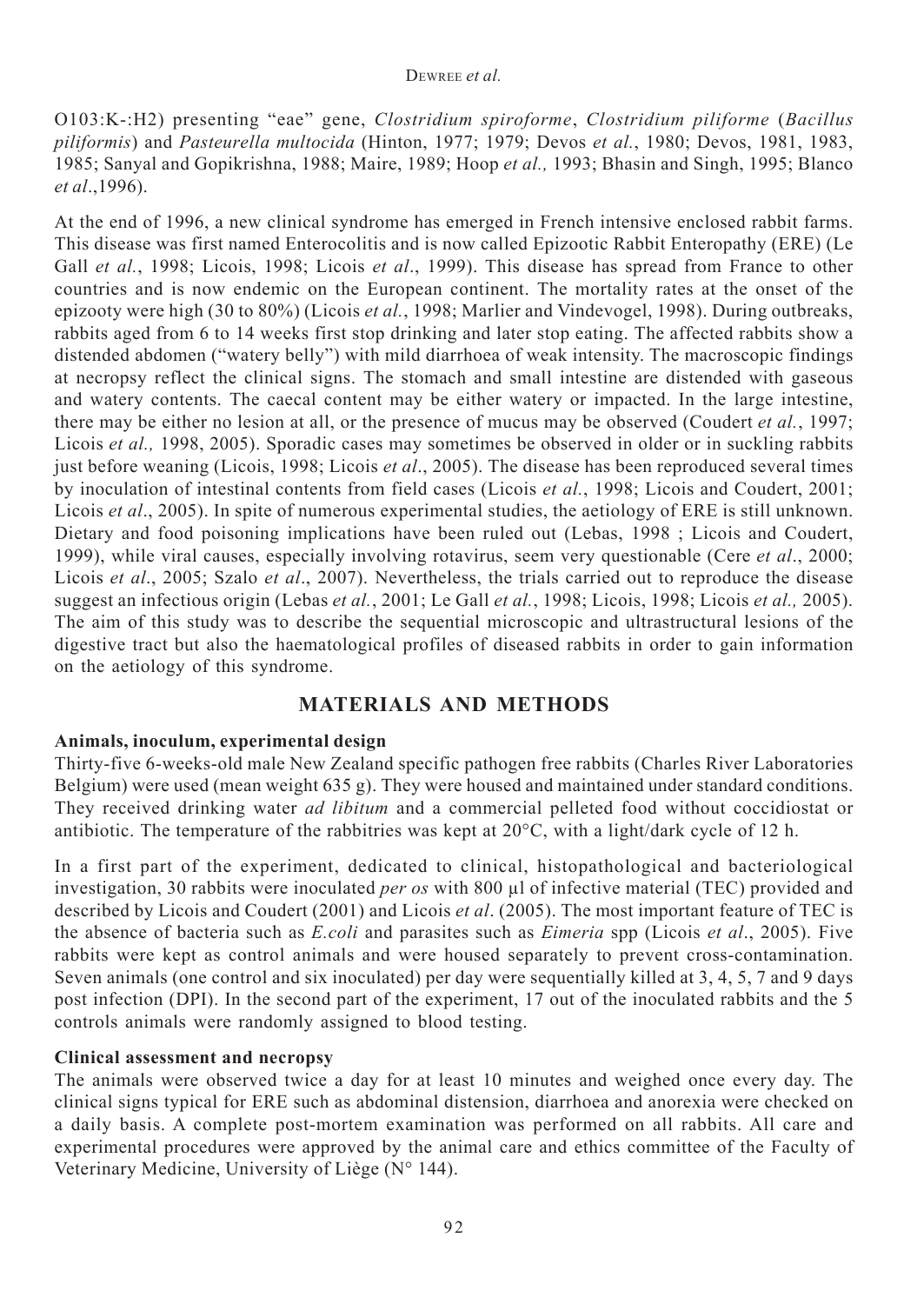### **Histopathological examinations**

Intestinal samples (1 cm long) from the proximal and distal parts of the duodenum, jejunum and ileum were collected from all inoculated and controls rabbits. They were fixed in neutral buffered 10% formalin and paraffin embedded. Tissue sections were cut at 5 μm and stained with haematoxylin and eosin (HE). Sections were observed by light microscopy and the following parameters were scored: inflammatory reaction in the *lamina propria*, presence of cellular debris and bacteria in the lumen of the intestine, presence of apoptotic enterocytes in crypts and villi, dilation and congestion of blood vessels in the *lamina propria* and submucosa. For each of these parameters six high-power fields (HPF) from each section were counted at a magnification of  $400\times$  and a score was given from 0 to 3 (0: absence or normal; 1: mild; 2: moderate and 3: severe). The *lamina propria* of the duodenum, jejunum and ileum was examined to determine the number of infiltrated polymorphonuclear leukocytes (PMN). A score was given based on the number of PMN and presented as follows: score 0: 1-2 PMN/HPF (normal); score 1: 2-10 PMN/HPF (mild); score 2: 20-50 PMN/HPF (moderate), score 3:  $\geq$  50 PMN/HPF (severe). To determine the amount of apoptotic enterocytes, both the number of apoptotic enterocytes and the total number of enterocytes per villus were recorded and an average percentage was then calculated. For the apoptotic cells, the following scores were noted: score 0: 1-2% of enterocytes affected, score 1:  $\geq$ 10%, score 2:  $\geq$ 30 % and score 3:  $\geq$ 50%. For the bacteria observed in the intestinal lumen; score 0: <10 %, score 1: 11-20%; score 2: 21-30% score 3: 31-59%, score 4:  $\geq 60\%$  of the area of the HPF. The alterations to the blood vessels in the *lamina propria* and the *submucosa* were scored by the following scale: 0= normal aspect, 1= slight dilation, 2= marked dilation and congestion, 3= severe congestion and extravasations of red blood cells.

Dilation and congestion of blood vessels scores and apoptotic enterocytes scores were analysed by Fisher's exact test (Statistica 6.1, Statsoft, Inc, 1983-2003). From the intestinal samples showing evidence of intra- or intercellular bacteria in the TEM screening (jejunum and ileum of 3 rabbits), additional sections paraffin were cut and stained with Gram, Giemsa, Periodic Acid Schiff (PAS) and Warthin-Starry techniques and further observed by light microscopy.

#### **Ultrastructural examinations**

Different parts of small intestine (ileum and jejunum) of 15 infected animals, selected on 3, 4, 5, 7, 9 DPI and of two controls rabbits sacrificed at 3 and 4 DPI were examined by scanning electron microscopy (SEM). The cellular infiltration by bacteria was studied by transmission electron microscopy (TEM). Tissues collected during necropsy were fixed in 2.5% glutaraldehyde solution in 0.1% cacodylate buffer (pH 7.2) during 24 hours. They were then post-fixed in 1% osmium tetroxide in MilliQ water.

For SEM, the samples were dehydrated in increasing concentrations of ethanol and finally in acetone. Afterwards the samples were dried by critical point drying in carbon dioxide. They were glued with carbon cement on aluminium subs and coated with gold in a vacuum evaporator. Observations were made using a Philips SEM501 scanning electron microscope (FEI, Eindhoven, The Netherlands). Analogue images were converted to digital images  $(8 \text{ bit}, 2800 \times 34800 \text{ pixels})$  using the Orion Frame Grabbing for SEM (E.L.I. sprl, Brussels, Belgium).

For TEM, fixed samples were incubated overnight at room temperature in freshly prepared 2% uranyl acetate solution in MilliQ water and dehydrated in increasing concentrations of ethanol and finally, in anhydrous propylene oxide. After embedding in Spurr medium, the specimen blocks were trimmed to obtain a cutting face of  $0.5 \times 1$  mm<sup>2</sup> to  $1 \times 2$  mm<sup>2</sup>, and ultra-thin sections in the gold to mat sliver interference colour range were cut using an ultracut microtome and placed on pioloform-coated copper grids (150 mesh). The sections were stained with lead citrate for examination using a Philips EM208S transmission electron microscope (FEI, Einhoven, The Netherlands).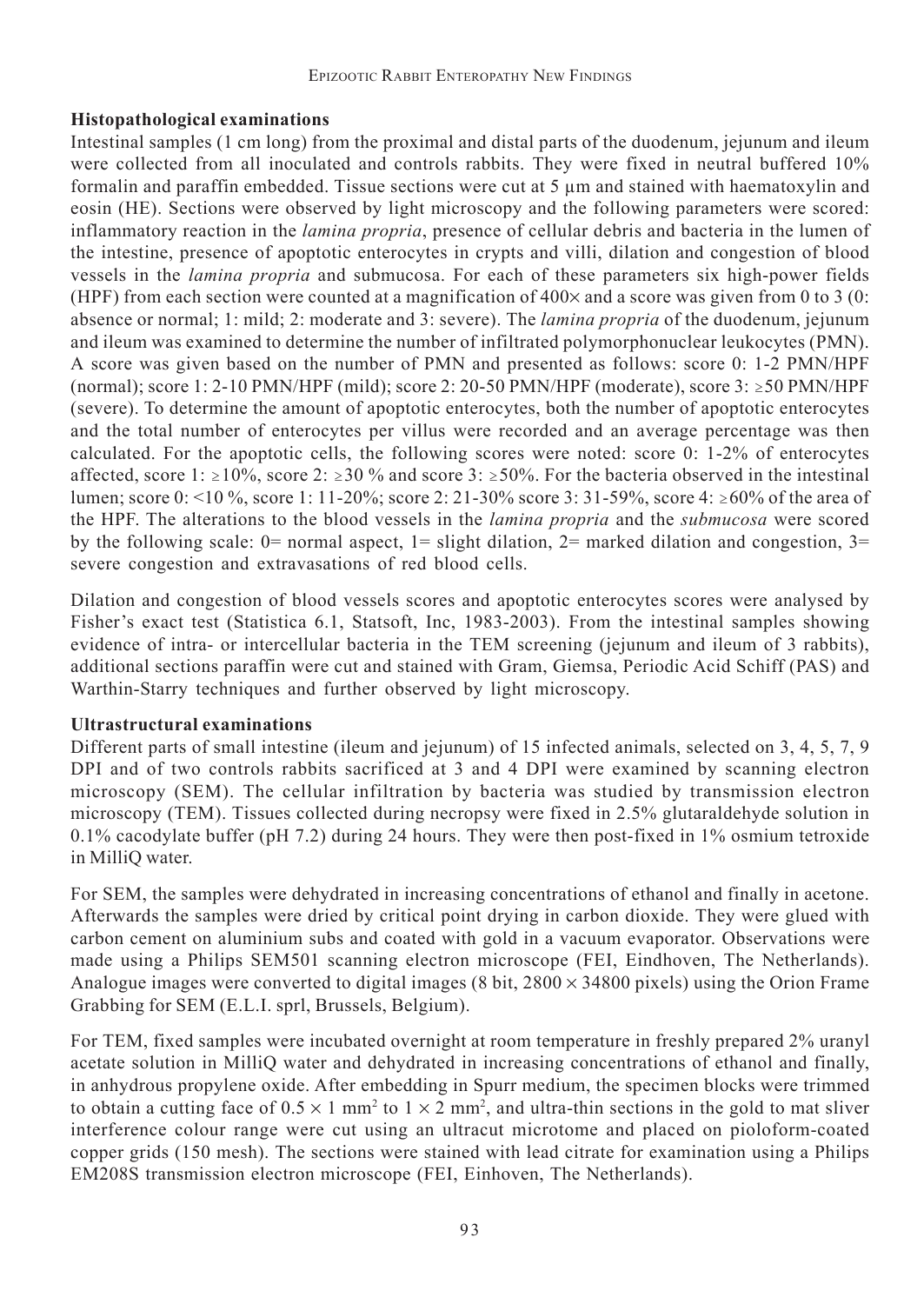#### DEWREE *et al.*

#### **Bacteriological examinations**

The bacteriological examinations were performed on mixed intestinal contents (jejunum and ileum) of the animals utilised for SEM and TEM observations. The mixed intestinal contents were collected before fixation of the intestinal sections in glutaraldehyde. They were plated onto Sheep-blood agar plates and MacConkey agar plates (OXOID, Drongen, Belgium) and onto Shaedler agar plates (OXOID, Drongen, Belgium). Plates were incubated at 37°C for 24 to 48 hours in aerobic and anaerobic chambers (MK3 Anaerobic Work Station, Led-Techno). The isolated strains were identified and based on colony morphology, Gram's stain, biochemical reactions and polymerase chain reaction for "*eae* A" intimin *E. coli* gene (China *et al*., 1996). For *E. coli* a sero-biotyping was performed according to the technique described by Peeters *et al* (1988). Bacteria of particular interest were identified to the genus and species level with Api 20E, Api20 NE and Rapid ID 32 A (Biomerieux, Belgium).

#### **Haematological examinations**

Blood for serum chemistry determination was taken from jugular vein by mean of tubes venojet (3 ml) with added EDTA (TERUMO). Blood analyses were performed at the Department of Biochemistry of the Veterinary Faculty Liège (Belgium) with automated haematology analysers involving veterinary software (Cell dyn 3500, Abbott). Dynamics of haematological indices (erythrocytes, haemoglobin, haematocrit, differential and global leucocyte counts (109 /litre, neutrophils, lymphocytes, basophils, monocytes and eosinophils) were studied. Haematological values were determined on day 3 before inoculation and from day 3 to day 9, after inoculation. The rabbit's haematological profiles were compared by the Mann-Whitney test for unrelated samples (Statistica 6.1, Statsoft, inc, 1983-2003).

### **RESULTS**

### **Clinical findings and gross examination**

The clinical signs and results of post-mortem examinations shown in Table 1. A mild watery diarrhoea and severe abdominal distension were the most obvious clinical signs observed in inoculated rabbits.

| U                     | ັ                   |                           |               |
|-----------------------|---------------------|---------------------------|---------------|
| Days post-inoculation | Case No             | Clinical signs            | Gross lesions |
| $3(n=6)$              | 11, 16, 17, 18, 20  | AS, D                     | $^{+++}$      |
|                       | 23                  | $\sim$                    | $^{++}$       |
| $4(n=6)$              | 3, 8, 9, 26, 27, 29 | AS, D                     | $^{+++}$      |
| $5(n=6)$              | 2, 4, 13, 21        | AS, D                     | $^{+++}$      |
|                       | 5                   | $AS$ , $D$ , $M$          | $++++-$       |
|                       | 15                  | AS, D                     | $+++ (IF)$    |
| $7(n=6)$              | 7, 28               | $\sim$                    | $^{+++}$      |
|                       | 14                  | AS, D                     | $^{+++}$      |
|                       | 6                   | $\widetilde{\phantom{m}}$ | $\sim$        |
|                       | 10, 12              | $\sim$                    | $^{++}$       |
| $9(n=6)$              | 1                   | $AS$ , $D$                | $^{++}$       |
|                       | 19                  | $\widetilde{\phantom{m}}$ | $^{+++}$      |
|                       | 22                  | $\tilde{}$                | $\sim$        |
|                       | 24, 25, 30          | $\widetilde{\phantom{m}}$ | $^{++}$       |

**Table 1:** Clinical signs and gross lesions in inoculated animals

AS, abdominal swelling; D, diarrhea; (IF), inflammatory lesions; M, mucus; +, liquid content in the stomach only; ++, liquid; content in stomach and in limited segments from small intestine; +++, liquid contents of the whole digestive tract (caecal content liquid or impacted);  $++++$ , liquid contents of all digestive tract (caeca liquid or impacted) and presence of mucus in the colon;  $\sim$ , no clinical signs or lesion; n, number of inoculated animals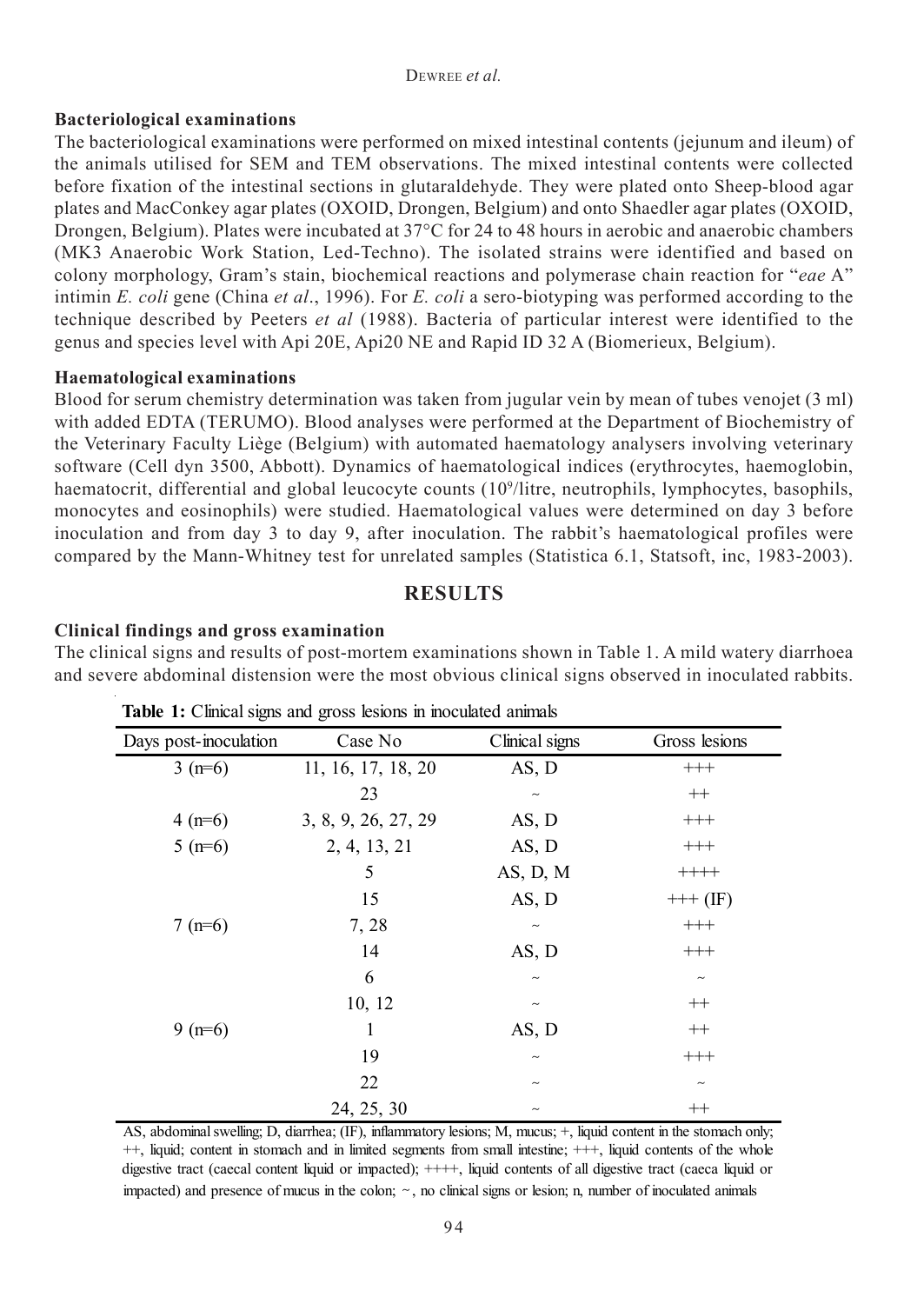

**Figure 1**: High magnification scanning electron micrograph of the jejunum of an inoculated rabbit (5 DPI). Bacteria (arrows) and mucus cover the tips of the villi. Bar =  $10 \mu m$ 



**Figure 2:** Scanning electron micrograph of the ileum of an inoculated rabbit. The tips of the villi are covered with mucus (white arrows) containing cellular debris. Epithelial cells are swollen and the epithelial integrity is disrupted (dark arrows). Bar =  $50 \mu$ m.

These clinical signs were first observed at 3 DPI. At necropsy, the contents of the stomach and small intestine were very liquid. The caecal contents were either liquid or impacted. Congestion and inflammation in the duodenum, jejunum and ileum were observed in only 1 rabbit, slaughtered at 5 DPI. No clinical signs or gross lesions were observed in uninoculated animals. Apart from the changes reported in the gastrointestinal tract there was no evidence of any gross lesion elsewhere in the carcasses. No pneumonia was observed in animals presenting a large bowel impaction.

### **Ultrastructural findings and histopathological findings**

SEM analysis of ileal and jejunal surfaces of additional infected rabbits demonstrated blankets and globular particles of mucus, reflecting goblet cell activation associated with numerous bacteria in 12 out of 15 rabbits. These lesions were observed in either the jejunal or the ileal sections and sometimes in both (Figures 1 and 2). No lesion was observed in control animals (Figure 3). In the rabbit showing the inflammatory lesions in the intestine at the necropsy, SEM examination demonstrated extensive lesions of the ileum and jejunum epithelium. These lesions were either mild or lacking in the other parts. The affected epithelia were packed with a mucus layer containing cellular debris; the tips of the villi were severely damaged while epithelial cells were swollen.

No consistent lesions were observed in the infected rabbits that presented only an aqueous intestinal content or in the control animals. TEM observations realized on selected cases of the jejunum or



**Figure 3:** Scanning electron micrograph of the tips of the villi of the ileum of a control rabbit. Bar = 50 μm.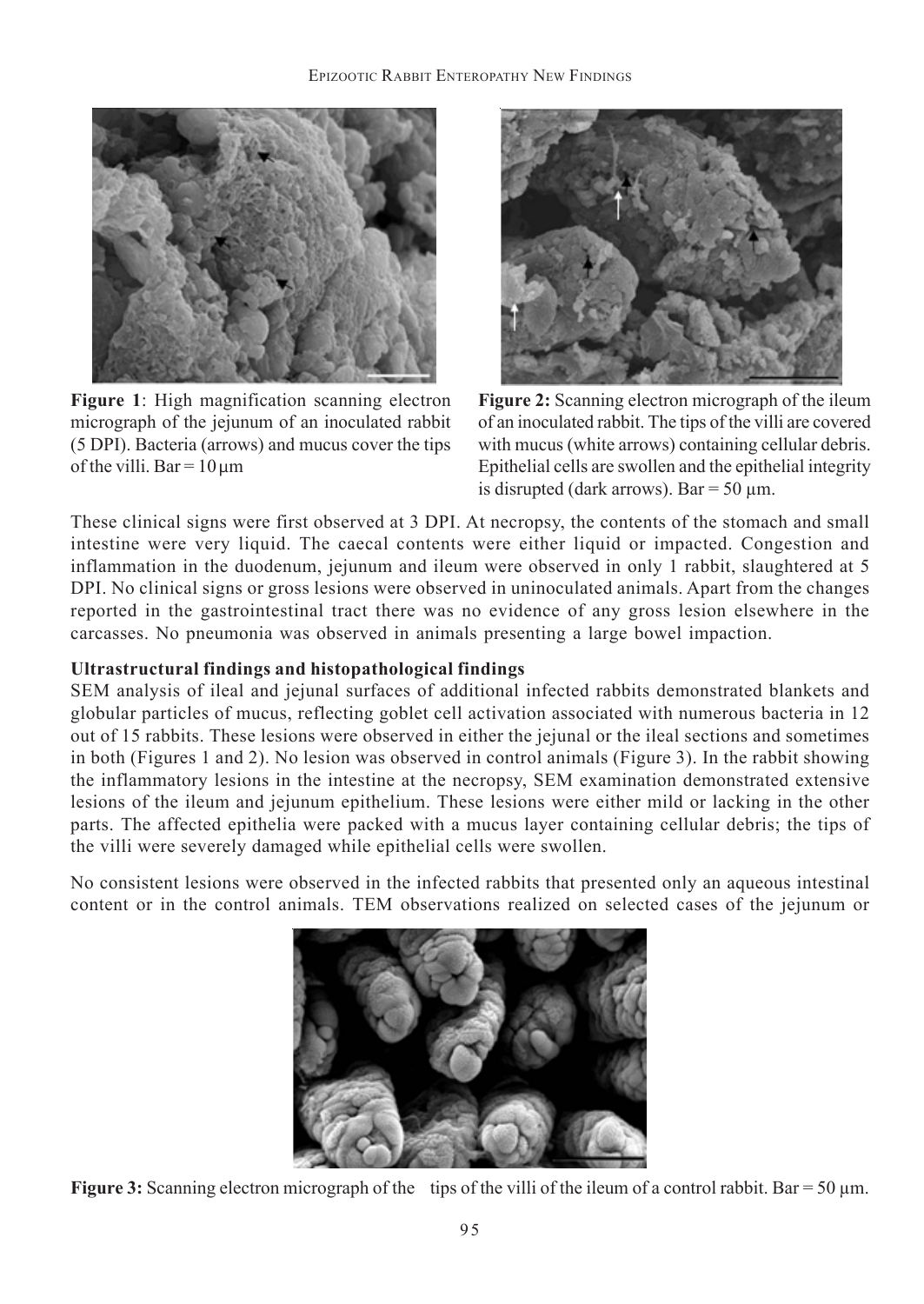

**Figure 4:** Transmission electron micrograph of a tangentional section near the bottom of an epithelial crypt in the ileum of an inoculated rabbit at 5 DPI. Bacteria are present in the intercellular space  $\arccos$ ) Bar = 5 μm.



**Figure 5:** Transmission electron micrograph of the ileum of an inoculated rabbit at 5 DPI demonstrating bacteria in intracytoplasmic vacuoles. Bar = 2 μm

ileum showed the presence of bacteria in intracytoplasmic vacuoles or in the intercellular spaces in 3 out of 15 rabbits (Figures 4 and 5).

Histopathological findings are summarized in Table 2. The cellular infiltration in the *lamina propria* and the *submucosa* of the different parts of the intestine consisted mostly of polymorphonuclear leukocytes (PMN) associated with lymphocytes, macrophages and occasionally plasma cells. PMN's were more numerous in the lamina propria of inoculated animals compared to control animals. PMN infiltration in the *tunica muscularis* of the intestinal wall was observed in 6 out of 30 inoculated rabbits (Figure 6). These inflammatory cells were also observed near Auerbach's plexus (Figure 7).

The intestinal wall thickness (duodenum, jejunum, ileum or all three parts) was reduced in 8 out of 30 inoculated animals. Sometimes, a complete atrophy of the villi was observed (Figure 8). Major villous changes were fusion, destruction and loss of epithelial layers. Apoptosis of enterocytes and nuclear



**Figure 6:** Proximal ileum of an inoculated animal (7) days post-infection) showing infiltration of PMN's (arrow) in the *tunica muscularis*. HE. Magnification 200×.



**Figure 7:** Proximal ileum of an inoculated animal (7 days post-infection) showing infiltration of PMN's (black arrow) in the *tunica muscularis* and evidence of degeneration of the myenteric plexus (white arrow). HE. Magnification 400×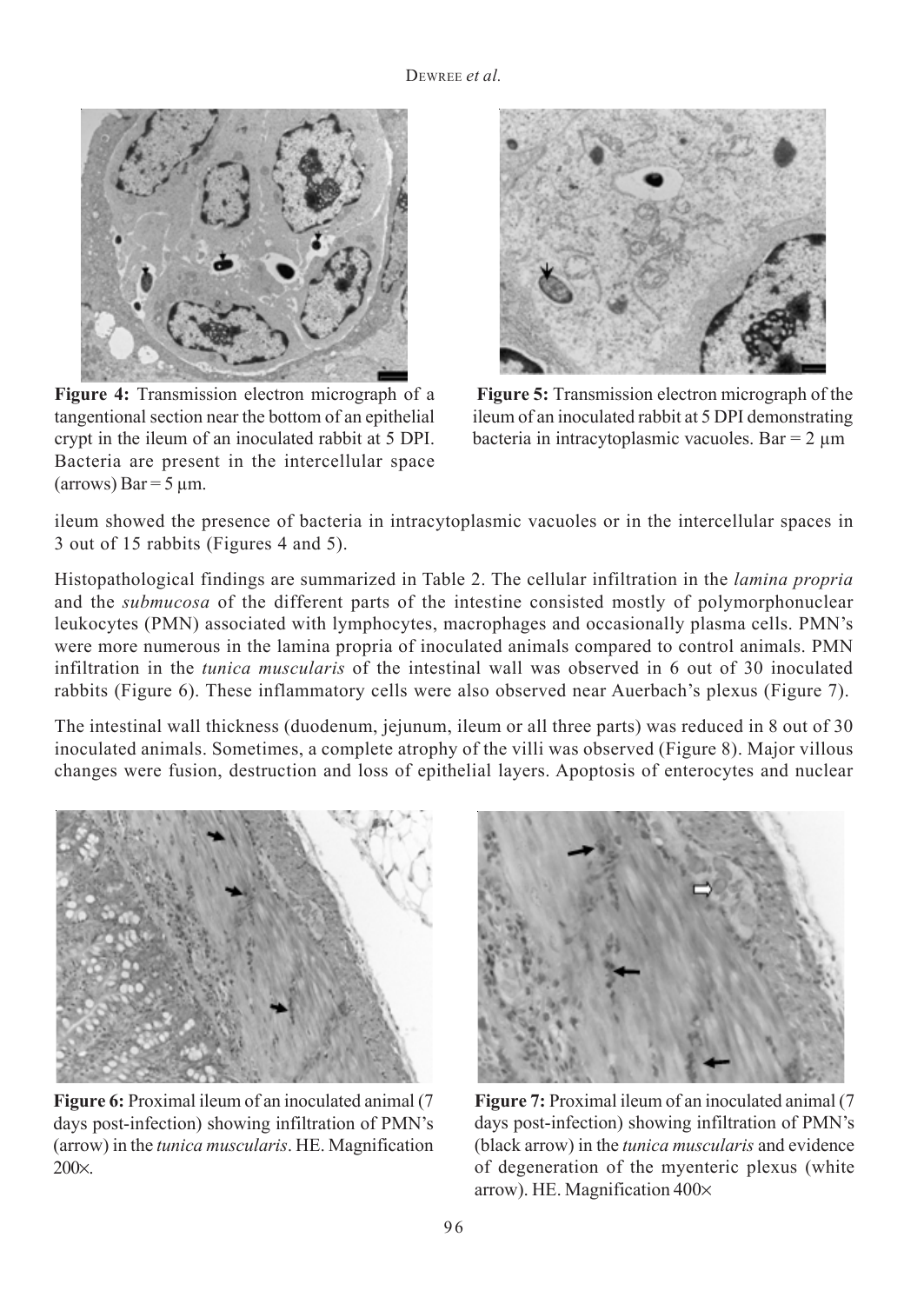|            | Table 2: Histopathological findings in different intestinal areas: number of affected animals on the total number of inoculated or controls animals |                  |                                                | Lamina propia                               |                          |                                       | Submucosa                                      |                   | Lumen                                     |                 |
|------------|-----------------------------------------------------------------------------------------------------------------------------------------------------|------------------|------------------------------------------------|---------------------------------------------|--------------------------|---------------------------------------|------------------------------------------------|-------------------|-------------------------------------------|-----------------|
| Animals    | (total no. of<br>animals)<br>Areas                                                                                                                  | Score            | congestion of<br>blood vessels<br>Dilation and | cells infiltration<br>Inflammatory<br>(PMN) | enterocytes<br>Apoptotic | Inflammatory<br>infiltration<br>cells | congestion of<br>blood vessels<br>Dilation and | Bacteria          | Cellular debris<br>and apoptotic<br>cells | Food debris     |
| Inoculated | Duodenum                                                                                                                                            | 0                | 3                                              |                                             |                          | 3                                     |                                                | $\geq$            |                                           |                 |
|            | 30)<br>$\equiv n$                                                                                                                                   |                  | $\infty$                                       | S                                           | $\geq$                   | $\Omega$                              | $\overline{\mathcal{C}}$                       | $\circ$           |                                           | n               |
|            |                                                                                                                                                     | ٢                | Ò                                              | S                                           | Ξ                        | ७                                     | $\overline{c}$                                 | ${}^{\circ}$      | $\mathcal{L}$                             | っ               |
|            |                                                                                                                                                     |                  |                                                |                                             | $\mathbf{\sim}$          |                                       | $\circ$                                        |                   | r                                         | ৩               |
|            | Jejunum<br>$(n = 30)$                                                                                                                               |                  |                                                | 5                                           |                          |                                       |                                                |                   |                                           | $\infty$        |
|            |                                                                                                                                                     |                  | 4                                              | S                                           | 22                       | 3                                     |                                                | ュ                 |                                           | $\infty$        |
|            |                                                                                                                                                     |                  | $\alpha$                                       |                                             |                          | 22                                    | 5                                              | $\overline{10}$   | ≘                                         | ⊑               |
|            |                                                                                                                                                     |                  | 5                                              |                                             | ↽                        | 5                                     | v                                              | $\circ$           | $\mathbf{\sim}$                           | $\mathfrak{c}$  |
|            | Ileum                                                                                                                                               |                  |                                                |                                             | 3                        |                                       |                                                |                   |                                           | $\circ$         |
|            | $(n = 30)$                                                                                                                                          |                  | $\sim$                                         | 4                                           | Ξ                        | 5                                     | 3                                              | $\subseteq$       | ن                                         | $\overline{ }$  |
|            |                                                                                                                                                     |                  |                                                | $\overline{5}$                              | $\infty$                 | $\overline{\Omega}$                   |                                                | $\Box$            | $\sigma$                                  | ŋ               |
|            |                                                                                                                                                     |                  |                                                |                                             | $\mathbf{C}$             | $\overline{10}$                       | $\overline{16}$                                | ٩                 | $\infty$                                  | $\overline{10}$ |
| Controls   | Duodenum                                                                                                                                            |                  |                                                |                                             | 5                        |                                       |                                                | $\mathbf 2$       |                                           |                 |
|            | 30)<br>$\mathbf{H}$                                                                                                                                 |                  | $\mathbf{\sim}$                                | 5                                           |                          | ↶                                     |                                                |                   | $\sim$                                    |                 |
|            |                                                                                                                                                     |                  | $\mathbf{\sim}$                                |                                             |                          | $\mathbf{\sim}$                       |                                                | $\mathbf{\Omega}$ | $\mathbf{\sim}$                           |                 |
|            |                                                                                                                                                     |                  |                                                |                                             |                          |                                       |                                                |                   |                                           |                 |
|            | Jejunum<br>$(n = 30)$                                                                                                                               |                  |                                                |                                             |                          |                                       |                                                |                   |                                           |                 |
|            |                                                                                                                                                     |                  | ↶                                              | 5                                           | 5                        |                                       |                                                |                   |                                           |                 |
|            |                                                                                                                                                     |                  | $\mathbf{\sim}$                                |                                             |                          |                                       | 4                                              | $\mathrel{\sim}$  |                                           |                 |
|            |                                                                                                                                                     |                  |                                                |                                             |                          | 4                                     |                                                | $\mathbf{\sim}$   |                                           |                 |
|            | <b>Ieum</b>                                                                                                                                         |                  |                                                |                                             | $\sim$                   |                                       |                                                |                   |                                           |                 |
|            | $\mathfrak{S}$<br>$(n =$                                                                                                                            |                  | 4                                              | 5                                           | $\mathbf{\Omega}$        |                                       |                                                | $\mathcal{C}$     | ₹                                         |                 |
|            |                                                                                                                                                     | $\mathrel{\sim}$ |                                                |                                             |                          |                                       | ↶                                              | $\mathbf{\sim}$   |                                           |                 |
|            |                                                                                                                                                     | 3                |                                                |                                             |                          |                                       | $\mathbf{\Omega}$                              |                   |                                           |                 |
|            | Scores: 0, absence or normal; 1, mild; 2 moderate; 3, severe as described in materials and method                                                   |                  |                                                |                                             |                          |                                       |                                                |                   |                                           |                 |

#### EPIZOOTIC RABBIT ENTEROPATHY NEW FINDINGS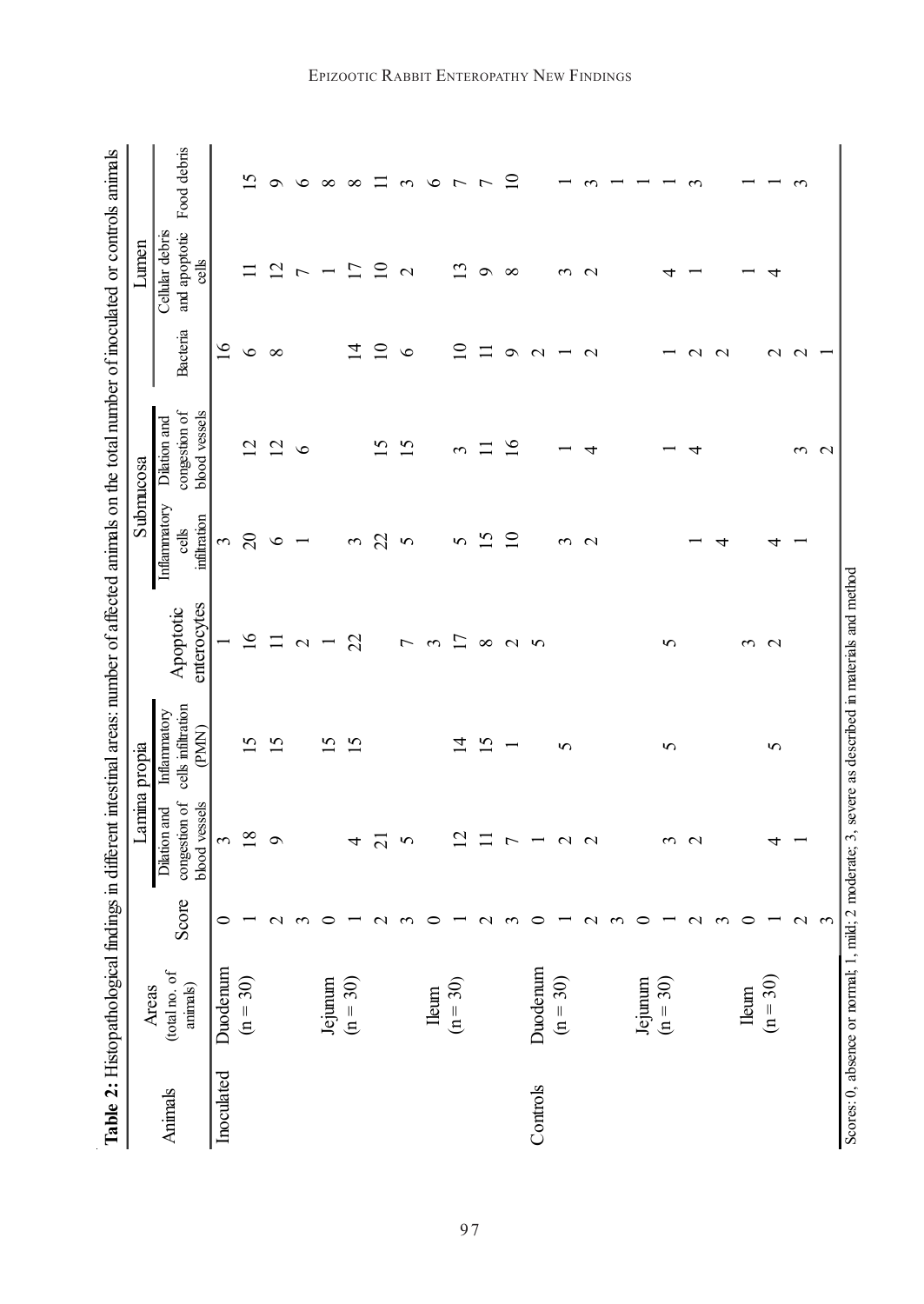

**Figure 8**: Histological examination of the proximal ileum of a non-inoculated rabbit (A) and of an inoculated rabbit, 3 days post infection (B). HE. Magnification 100×. The villi of the ileum in the diseased rabbit appear atrophied with irregular shape and size compared to those of the healthy animal.

debris were observed in the basal part of the villi and in the crypts. In the crypts apoptosis was observed in the duodenal sections from 6 out of 30 inoculated, but in none of the 5 control animals. It was also observed in the jejunal sections of 14 out of 30 inoculated and 1 out of 5 control animals; as well as in the ileal sections of 22 out of 30 inoculated animals and none of 5 control animals. There were more  $(P<0.05)$  apoptotic cells in the jejunal epithelium of inoculated rabbits than in control animals (Figure 9). In some cases, there were karyorrhexis and karyolysis of cell nucleus with vacuolization of the cellular cytoplasm and evidence of small-undefined intravacuolar particles.

Bacteria, detached cells and feed debris were found in the lumen of the three segments (jejunum, ileum, duodenum), in the inoculated as well as in control animals.

The scores for dilation and congestion of blood vessels of control animals varied between 1 and 2. In inoculated rabbits, the mean scores ( $\geq 3$ ) for dilation and congestion of blood vessels of the jejunal *lamina propria* were significantly higher (*P*<0.005) than in control rabbits. This was not the case in the *lamina propria* or in the *submucosa* of the other parts of the digestive tract.

The others organs (liver, lung, spleen, stomach, and heart) were not examined because any changes were observed in previous studies (Marlier *et al*., 2005; Licois *et al*., 2005). Warthin-Starry staining showed adhesion of bacilli on the villi and crypts of the ileum and jejunum in one inoculated animal (Figures 10 and 11). In another rabbit, bacilli invading the dome epithelial cells were observed.



**Figure 9:** Distal ileum of an inoculated animal (5 days) post-infection) showing apoptosis of the enterocytes (black arrow) and necrotic debris (white arrow). HE. Magnification 400×.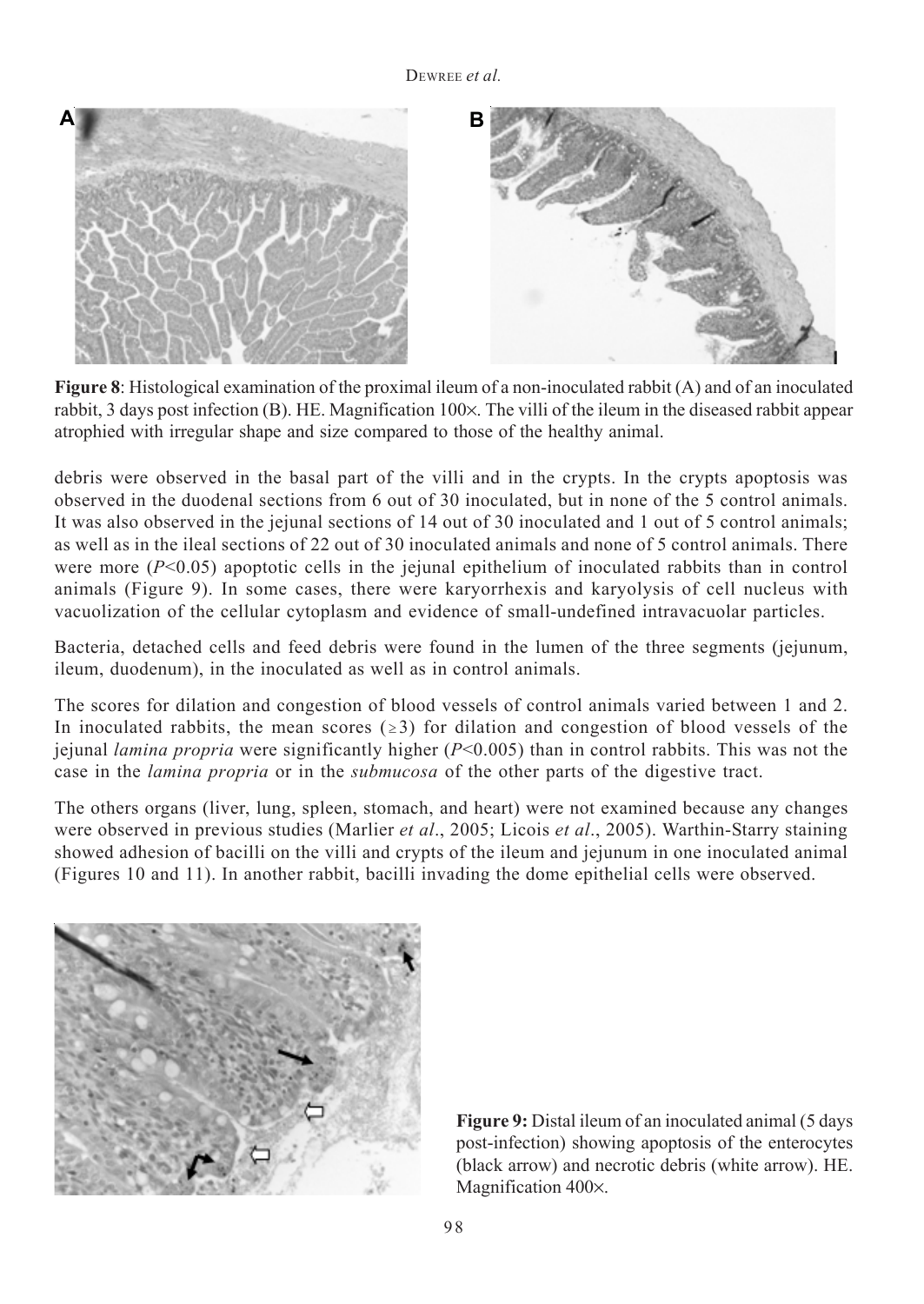

**Figure 10:** Light microscopy of the jejunum of an inoculated rabbit showing bacteria adhering to villi. Warthin Starry stain (Bar =  $25 \mu m$ )



**Figure 11**: Light microscopy of the ileum of an inoculated rabbit where bacteria adhering to crypts are present. Warthin Starry stain (Bar =  $25 \mu m$ )

### **Bacteriological examinations**

The bacterial strains isolated from mixed intestinal contents of inoculated rabbits were, in aerobic conditions: non-enteropathogenic *Escherichia coli*, *Bacillus* spp, group D streptococci and, in anaerobic conditions: *Clostridium perfringens* and *Fusobacterium necrogenes* (Table 3). All *Escherichia coli* strains isolated from inoculated animals did not agglutinate with antisera against O antigens (O 15, O 109, O 103, O 128 and O 132). The *eaeA* gene was never detected by PCR amplification.

### **Haematological findings**

There was no modification of erythrocyte, haemoglobin or heamatocrit count, in the inoculated compared to control animals, before and after inoculation. No significant difference of total leukocyte counts was observed between the two groups before and after inoculation (Table 4). However, after inoculation, the neutrophil and lymphocyte counts of the two groups were significantly different (*P*<0.05 and *P*<0.01, respectively), with neutrophil rate being increased and leukocyte rate being decreased, significantly compared to those of non-inoculated control rabbits (Figure 12).

## **DISCUSSION**

In the field and in absence of antibotherapy, ERE is an acute disease with a high mortality rate (Licois *et al*., 2005). In this study, no spontaneous mortality appeared. It has already been mentioned, in experimental cases of ERE, that mortality strongly varies (Licois *et al*., 2005) and is thus not a highly reliable criterion. Another assumption could be that the animals were killed before dying

| controls animals in aerobic and anaerobic condition |          |          |                  |          |                                  |                |                     |             |                                  |                |                                        |          |          |                      |                                  |          |                 |
|-----------------------------------------------------|----------|----------|------------------|----------|----------------------------------|----------------|---------------------|-------------|----------------------------------|----------------|----------------------------------------|----------|----------|----------------------|----------------------------------|----------|-----------------|
|                                                     |          |          |                  |          |                                  |                | Inoculated $(n=15)$ |             |                                  |                |                                        |          |          |                      |                                  |          | Control $(n=2)$ |
| Rabbits number                                      |          |          |                  |          |                                  | 9              | 11                  | 13          |                                  |                |                                        |          |          | 14 15 17 20 23 27 29 |                                  |          |                 |
| E. coli                                             | $+$      | $+$ 0    |                  | $\theta$ | $+$                              | $\overline{0}$ | + + + + + + +       |             |                                  |                |                                        |          |          | $+$ $+$              |                                  |          | $\theta$        |
| Bacillus spp                                        |          |          |                  |          | $+ 0 + + + + 0$                  |                |                     | $+ + + + 0$ |                                  |                |                                        |          | $+$      | $+$                  | $+$                              |          | $+$             |
| Group D streptococci                                | $\Omega$ | $\theta$ | - 0              | $+$      | $\begin{array}{c} 0 \end{array}$ |                | $+$ $+$ $+$         |             | $\begin{array}{c} 0 \end{array}$ | $\overline{0}$ | $+$ 0                                  |          | $+$      | $\sim 0$             | $+$                              | $+$      | $\Omega$        |
| Cl. perfringens                                     | $^{+}$   | $\theta$ | $\left( \right)$ | $+$      | $\left( \right)$                 | $\theta$       | $\theta$            | $\Omega$    | $+$                              | $+$            | $\begin{array}{ccc} & & 0 \end{array}$ | $\Omega$ | - 0      | $\theta$             | $\theta$                         | $\theta$ | $\theta$        |
| <i>Fusobacterium necrogenes</i>                     | $\theta$ | $\theta$ | 0                | $\theta$ | $\theta$                         | $\theta$       | $\theta$            | $\theta$    | -0                               | $\theta$       | -0                                     | 0        | $\theta$ | $^{+}$               | $\begin{array}{c} 0 \end{array}$ |          | $\theta$        |

**Table 3:** Bacteria isolated from mixed small intestinal contents (jejunum, ileum) of 15 inoculated rabbits and two controls animals in aerobic and anaerobic condition

+, presence; 0, absence.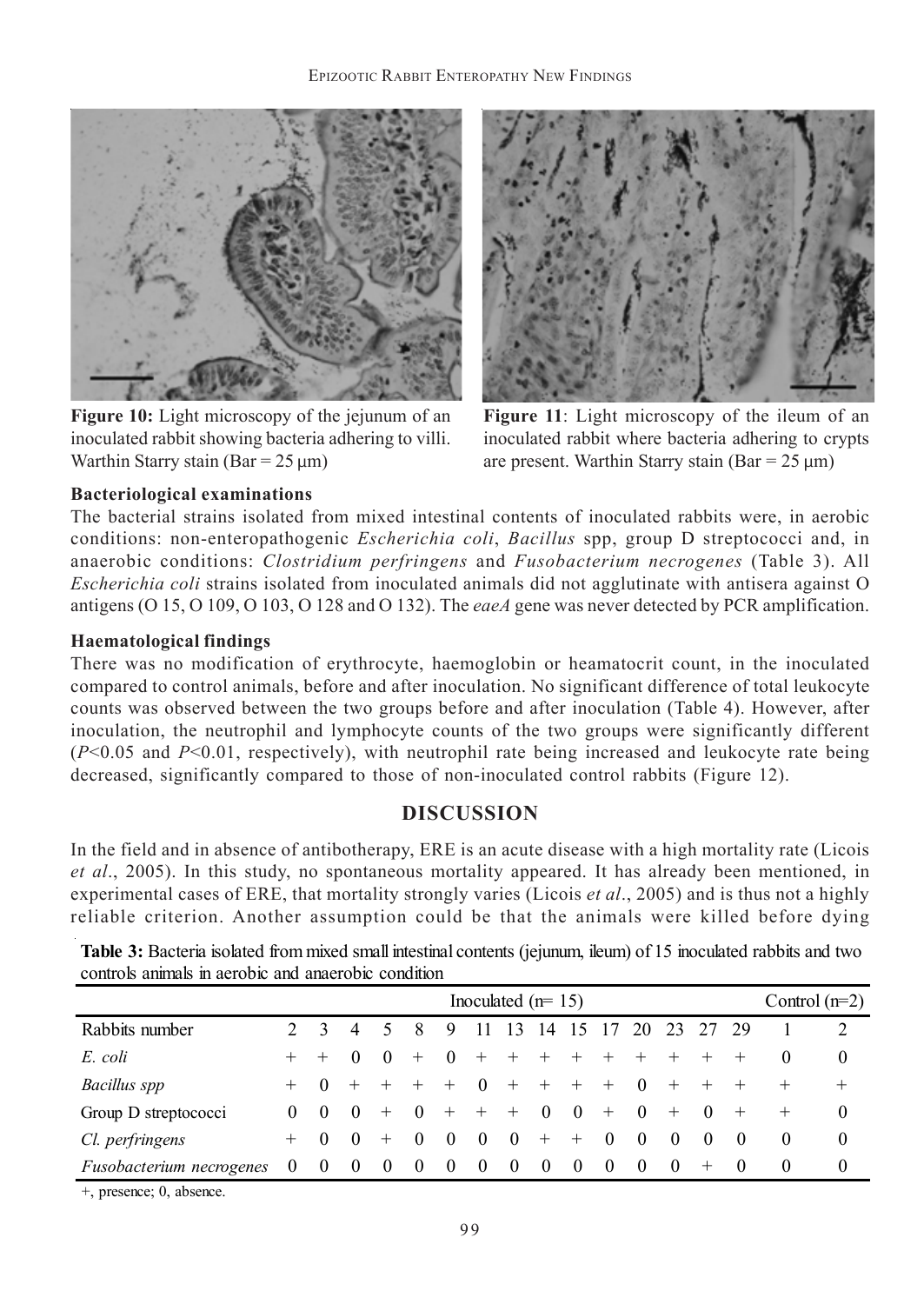|              |                   | Before inoculation |              | After inoculation |                   |              |  |  |  |
|--------------|-------------------|--------------------|--------------|-------------------|-------------------|--------------|--|--|--|
| <b>Blood</b> | Inoculated        | Control            | Significance | Inoculated        | Control           | Significance |  |  |  |
| parameters   | $(n=17)$          | $(n=5)$            |              | $(n=17)$          | $(n=5)$           |              |  |  |  |
| Leucocytes   | $4.22 \pm 1.10$   | $3.34\pm0.27$      | <b>NS</b>    | $5.88 \pm 2.83$   | $4.29 \pm 1.40$   | NS           |  |  |  |
| Neutrophils  | $1.04\pm0.43$     | $0.83 \pm 0.25$    | <b>NS</b>    | $4.10\pm2.55$     | $1.54\pm0.69$     | P < 0.05     |  |  |  |
| Lymphocytes  | $2.67\pm0.66$     | $2.12\pm0.41$      | <b>NS</b>    | $1.04\pm 0.57$    | $2.20 \pm 0.98$   | P < 0.01     |  |  |  |
| Monocytes    | $0.42\pm0.17$     | $0.30\pm0.16$      | <b>NS</b>    | $0.63 \pm 0.41$   | $0.40 \pm 0.10$   | NS           |  |  |  |
| Eosinophils  | $0.007 \pm 0.008$ | $0.002 \pm 0.004$  | <b>NS</b>    | $0.004 \pm 0.006$ | $0.002 \pm 0.004$ | NS           |  |  |  |
| Basophils    | $0.13 \pm 0.07$   | $0.08 \pm 0.05$    | <b>NS</b>    | $0.11\pm0.12$     | $0.19\pm0.19$     | NS           |  |  |  |

**Table 4:** Mean  $\pm$  standard deviation of haematological profile (values $\times10^{9}$ /l) in control and inoculated rabbits

spontaneously. However, we were able to reproduce clinical signs and gross lesions typical of ERE, described previously by other scientific workers such as abdominal bloating, cecal impaction, diarrhoea and mucus secretion (Licois *et al*., 1998; Licois *et al*.,2005).

Clinical signs and macroscopical lesions of ERE have some similarities with those of mucoid enteritis (ME) first described by Muir (1943) and re-discovered later by Van Kruiningen and Williams (1972). However, ME cases which were reported in England and in the United States, were mainly sporadic outbreaks whereas ERE is an epidemic disease. The results of this study show that ERE as well as ME (Van Kruiningen and Williams, 1972) can be reproduced by oral inoculation but there are too many unknown factors for both diseases to establish any putative link. In the present study, the clinical signs and the macroscopical lesions observed seem more severe at the beginning of the observation period than at the end. The fluid accumulation in the stomach and the small intestine and the paucity of the inflammatory response strongly suggest secretory diarrhoea. Some bacterial toxins such as enterotoxins can contribute to stimulate active chloride secretion and/or inhibits electroneutral NaCl absorption in the intestinal epithelium. This mechanism does not lead to histological modification (Sears and Kaper, 1996).

The microscopic observations demonstrate the limited extent of the inflammatory lesions. However, the vascular changes (dilation and congestion) were mostly observed in the jejunal *lamina propria* and submucosal vessels of inoculated rabbits. In some cases, the nuclear debris observed without inflammatory cell infiltration might be linked to programmed cell death or post-mortal changes. The most noticeable lesion was the apoptosis of cells of jejunal epithelium and crypts and the presence of nuclear debris. All samples of intestinal tract were taken immediately after euthanizing rabbits and fixed immediately in formalin; but, some artefacts cannot be totally excluded. Sometimes the intestinal



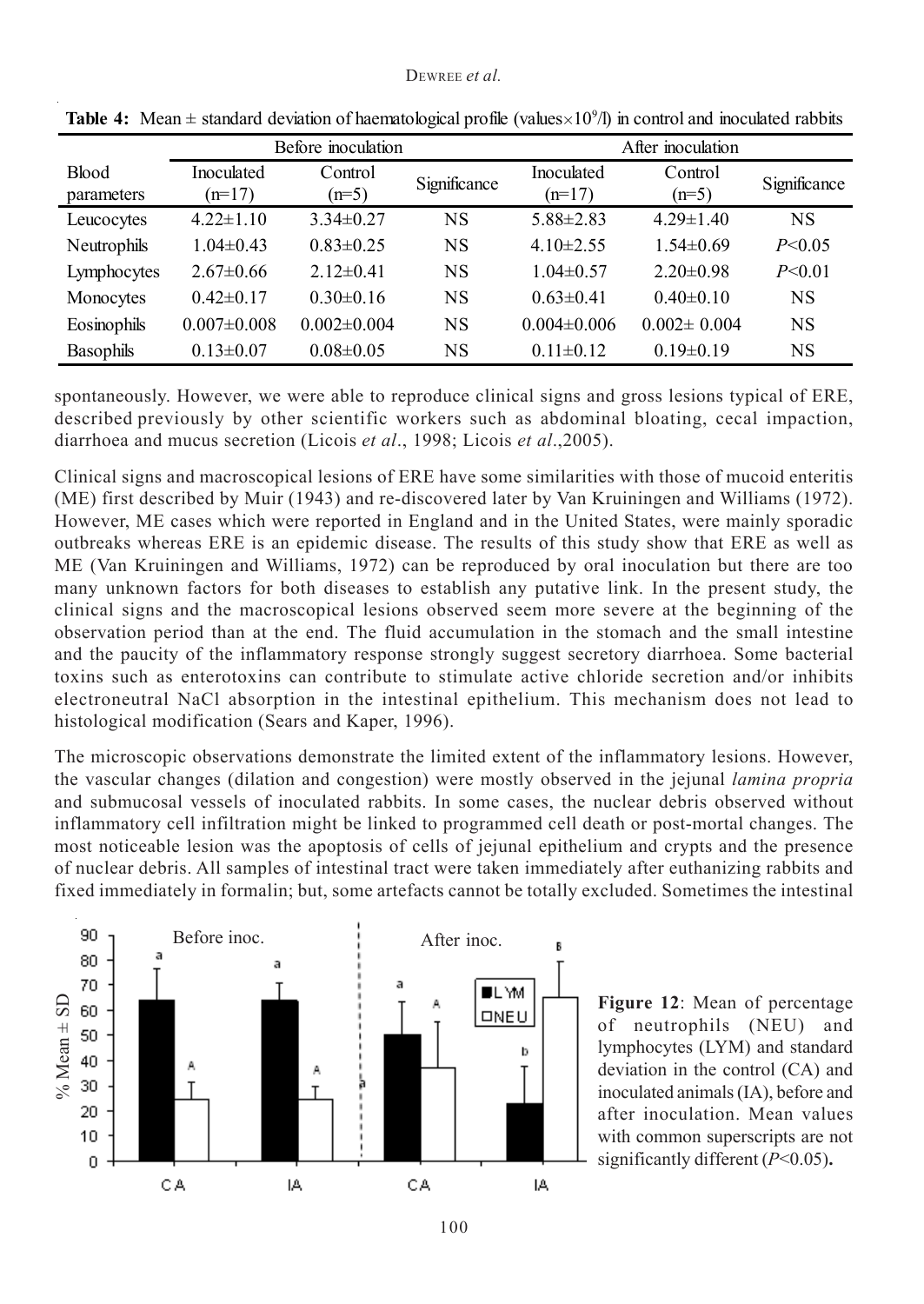mucosa was characterized by villous atrophy, fusion or destruction and loss of the epithelial layers of villi. This again points to loss of cells by apoptosis. It is difficult to interpret fully these results because the microscopic lesions of the small intestine were not constant and sometimes limited to a small part of the intestinal tissue or, were diffused in all intestinal sections. The infiltration of PMN observed into the jejunal or ileal *muscularis* can affect the intestinal mobility especially with PMN being present near Auerbach' plexus (Eskandari *et al*., 1997; Hierholzer *et al*., 2001).

The bacteria observed in the epithelium by transmission electron microscopy had a similar morphology. They were short rods with an undulating outer membrane about 1500 nm long and 700 nm in wide. The morphology of these bacteria in TEM was consistent with the description of gram-negative bacteria, which possess an undulating outer membrane (Cheville, 1994). Sometimes the size of rods seemed different what can be easily interpreted according to the cutting direction. In some animals, bacteria with bacilli morphology were observed attached at site of serious cell damage. These bacteria appeared only in the ileum of animals inside the epithelial cells or in the intercellular space. These findings confirm the results obtained with Warthin-Starry staining. The role of these bacteria remains unclear because they were detected in a few animals only. They may either play a role in ERE or may be considered as secondary invaders.

The bacteriological examinations led only to the isolation of typical non-pathogenic or opportunistic bacterial strains. Only the presence of *C. perfringens* strains can be debatable because this bacterium is sometimes found in faeces of healthy rabbits (Lee *et al.*, 1991) but also in enteric disease cases (Songer, 1996). The same observations have been made in a previous study (Marlier *et al*., 2005).

The neutrophilia is pathologically induced by infections whereas lymphopenia occurs with acute severe disease, some viral disease or is stress-related (Sodikoff, 2001). The increase in the blood neutrophils to lymphocytes ratio is a possible marker of a stress response (Merlot, 2004) but also might reflect systemic inflammation (Zahorec, 2001). An increase of neutrophyl polynuclear has already been observed in experimentally induced ERE by Jobert *et al*. (2001). Normally, the percentage of lymphocytes is higher than neutrophils in this specie (Aleman *et al.*, 2000) whereas in our study an inversed trend was noted. The neutrophilia and lymphopenia observed in inoculated animals could be a response of the immune system to inflammation and this could reinforce the hypothesis of an infectious cause such as bacterial invasion. The same conclusion about a bacterial aetiology in the ERE syndrome has recently been mentioned by Szalo *et al*. (2006).

In conclusion, the aetiopathogenesis of ERE cannot be determined from this study. However, several histological and ultrastructural lesions and haematological profiles observed in this present study at the same time corroborate an infectious aetiology and suggest a bacterial origin as mentioned by Szalo *et al*. (2006). It is possible that ERE is a multifactorial disease. It is unclear whether the intra or intercellular bacteria, which were observed in the ileal epithelium of some animals, are primary or secondary invaders involved in the pathogenesis of this syndrome. Further investigations will need to be undertaken in order to show the putative role of bacteria in ERE.

**Acknowledgments :** The authors want to thank A. Poulipoulis for animal care and help during the necropsies. This work was supported by a grant from « Ministère de la Santé Publique, Sécurité de la chaîne alimentaire et de l'Environnement, Division Recherche contractuelle, contrat n°S6070 ».

#### **REFERENCES**

Aleman C.L., Noa, M., Rodeiro, I., Mesa, R., Menendeez, R. and Hernandez, C, 2000. Reference data for the principal physiological indicators in three species of laboratory animals. *Lab. Anim*, 34, 379-85.

Bhasin V., Singh D., 1995. Pre-weaning mortality in rabbits. *Int. J.*

*Anim. Sci.,* 10, 77-79.

Blanco E., Blanco M., Blanco J., Mora A., Balaguer L., Mouriño M., Juarez A., Jansen W .H., 1996. O serogroups, biotypes, and *eae* genes in *Escherichia coli* strains isolated from diarrheic and healthy rabbits. *J. Clin. Microbiol.,* 34, 3101-3107.